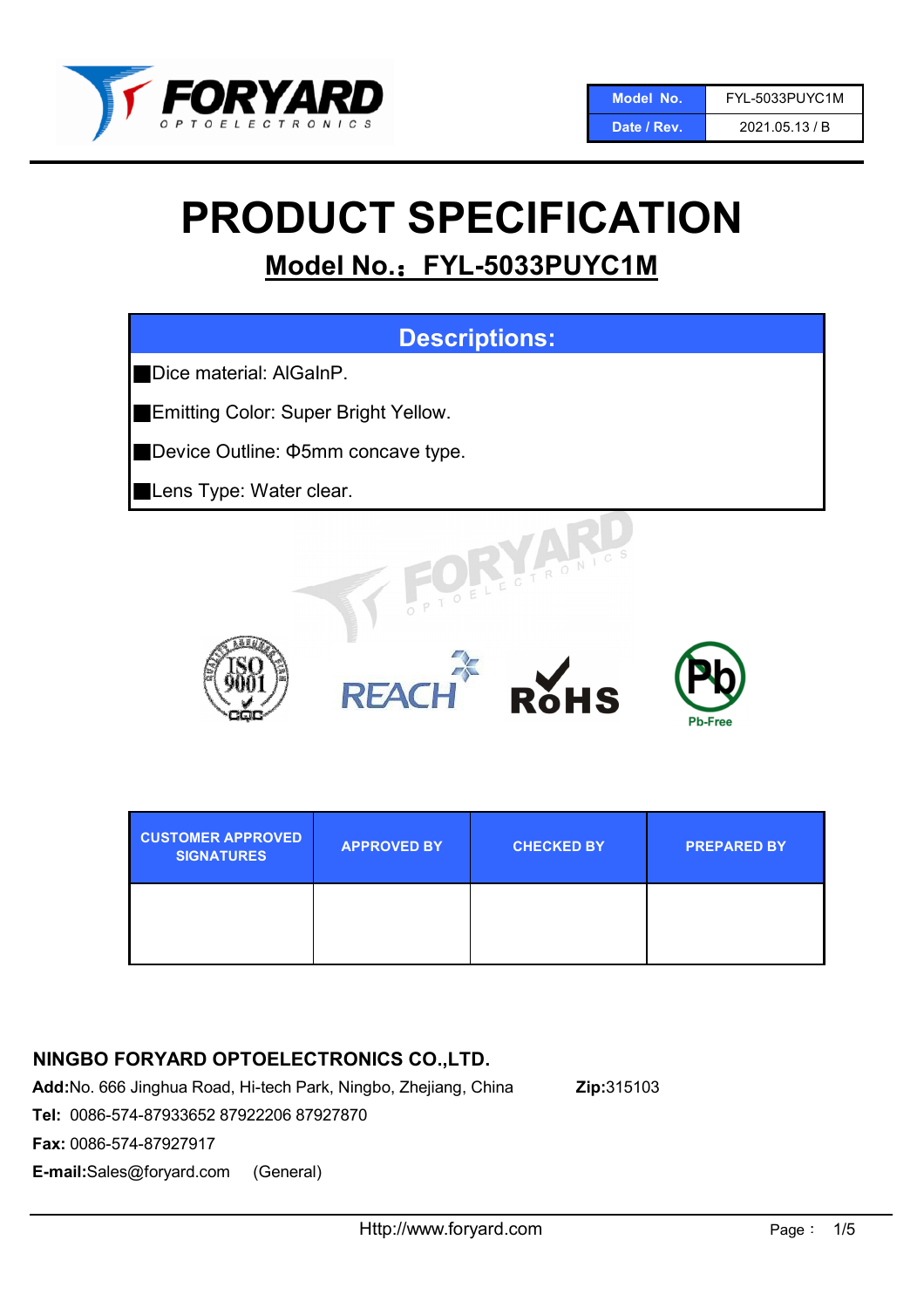

| Model No.   | FYL-5033PUYC1M |
|-------------|----------------|
| Date / Rev. | 2021.05.13 / B |

#### ■ Features

- 1.Low power consumption.
- 2.High efficiency.
- 3.General purpose leads.
- 4.High intensity.
- 5.RoHs compliant.

#### ■ Package configuration



#### Notes:

- 1. All dimensions are millimeters (inches)
- 2. Tolerance is ±0.25mm(.010") unless otherwise noted.
- 3. The specifications, characteristics and technical data described in the datasheet are subject to change without prior notice.
- 4.The drawing is different from the actual one, please refer to the sample.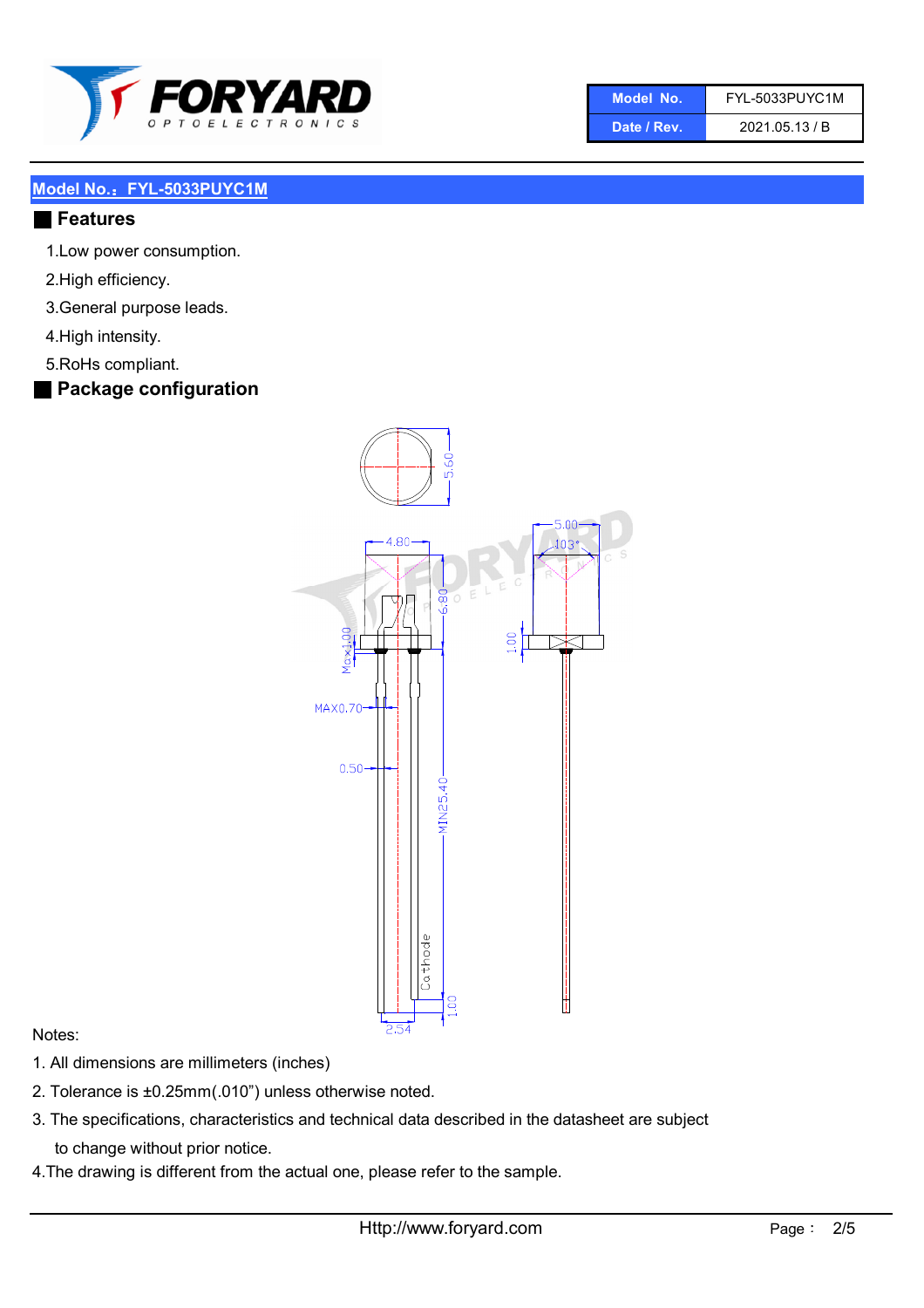

| Model No.   | <b>FYL-5033PUYC1M</b> |
|-------------|-----------------------|
| Date / Rev. | 2021.05.13 / B        |

## ■ Absolute Maximun Ratings(Ta=25°C)

| Parameter                                                 | MAX.               | Unit                                 |
|-----------------------------------------------------------|--------------------|--------------------------------------|
| <b>Power Dissipation</b>                                  | 75                 | mW                                   |
| Peak Forward Current (1/10 Duty Cycle, 0.1ms Pulse Width) | 100                | mA                                   |
| Continuous Forward Current                                | 30                 | mA                                   |
| Derating Linear From 50°C                                 | 0.4                | mA/C                                 |
| Reverse Voltage                                           | 5                  | V                                    |
| <b>Operating Temperature Range</b>                        |                    | -40 $^{\circ}$ C to +85 $^{\circ}$ C |
| Storage Temperature Range                                 | -40°C to +100°C    |                                      |
| Lead Soldering Temperature[4mm(.157") From Body]          | 260℃ for 5 Seconds |                                      |

#### ■ Typical Electrical &Optical Charcteristics(Ta=25°C)

| Parameter                       | Symbol              | Min.  | Typ.        | Max.  | <b>Unit</b> | <b>Test Condition</b> |
|---------------------------------|---------------------|-------|-------------|-------|-------------|-----------------------|
| Luminous Intensity              | Ιv                  | 230   | 500         | 1000  | mcd         |                       |
| Viewing Angle                   | $2\theta_{1/2}$     |       | $140^\circ$ | $---$ | Deg         |                       |
| <b>Peak Emission Wavelength</b> | λp                  |       | 590         | $-$   | nm          | $IF = 20mA$           |
| <b>Dominant Wavelength</b>      | λd                  | 586   | 590         | 594   | nm          |                       |
| <b>Spectral Line Half-Width</b> | $\triangle \lambda$ | $---$ | 20          | $- -$ | nm          |                       |
| <b>Forward Voltage</b>          | $V_F$               | 1.8   | 2.1         | 2.4   | v           |                       |
| <b>Reverse Current</b>          | <sup>I</sup> R      | ---   | ---         | 10    | μA          | VR=5V                 |

#### Note:

1.Luminous Intensity is based on the Foryard standards.

#### 2.Pay attention about static for InGaN

#### ■Luminous Intensity Guide (Unit: mcd) @IF=20mA

| Code                    | N <sub>12</sub> | N <sub>13</sub> | N14         | N <sub>15</sub> |
|-------------------------|-----------------|-----------------|-------------|-----------------|
| Luminous Intensity(mcd) | $230 - 350$     | $350 - 500$     | $500 - 700$ | 700~1000        |

Tolerance of measurement of luminous intensity is ±15%

#### ■Dominate Wavelength Guide (Unit: nm) @IF=20mA

| code:                   | Y3      | Y4      | VĘ      | Y6      |
|-------------------------|---------|---------|---------|---------|
| Dominate Wavelength(nm) | 586~588 | 588~590 | 590~592 | 592~594 |

Tolerance for each Dominate Wavelength bin is ±1nm

#### ■Forward Voltage Guide (Unit: V) @IF=20mA

| Code <sup>1</sup>  | V2a         | V2b | V3a | V3b | V4a | V4b                                                     |
|--------------------|-------------|-----|-----|-----|-----|---------------------------------------------------------|
| Forward Voltage(V) | $1.8 - 1.9$ |     |     |     |     | $1.9 - 2.0$ 2.0 $-2.1$ 2.1 $-2.2$ 2.2 $-2.3$ 2.3 $-2.4$ |

Tolerance of measurement of forward voltage is ±0.1V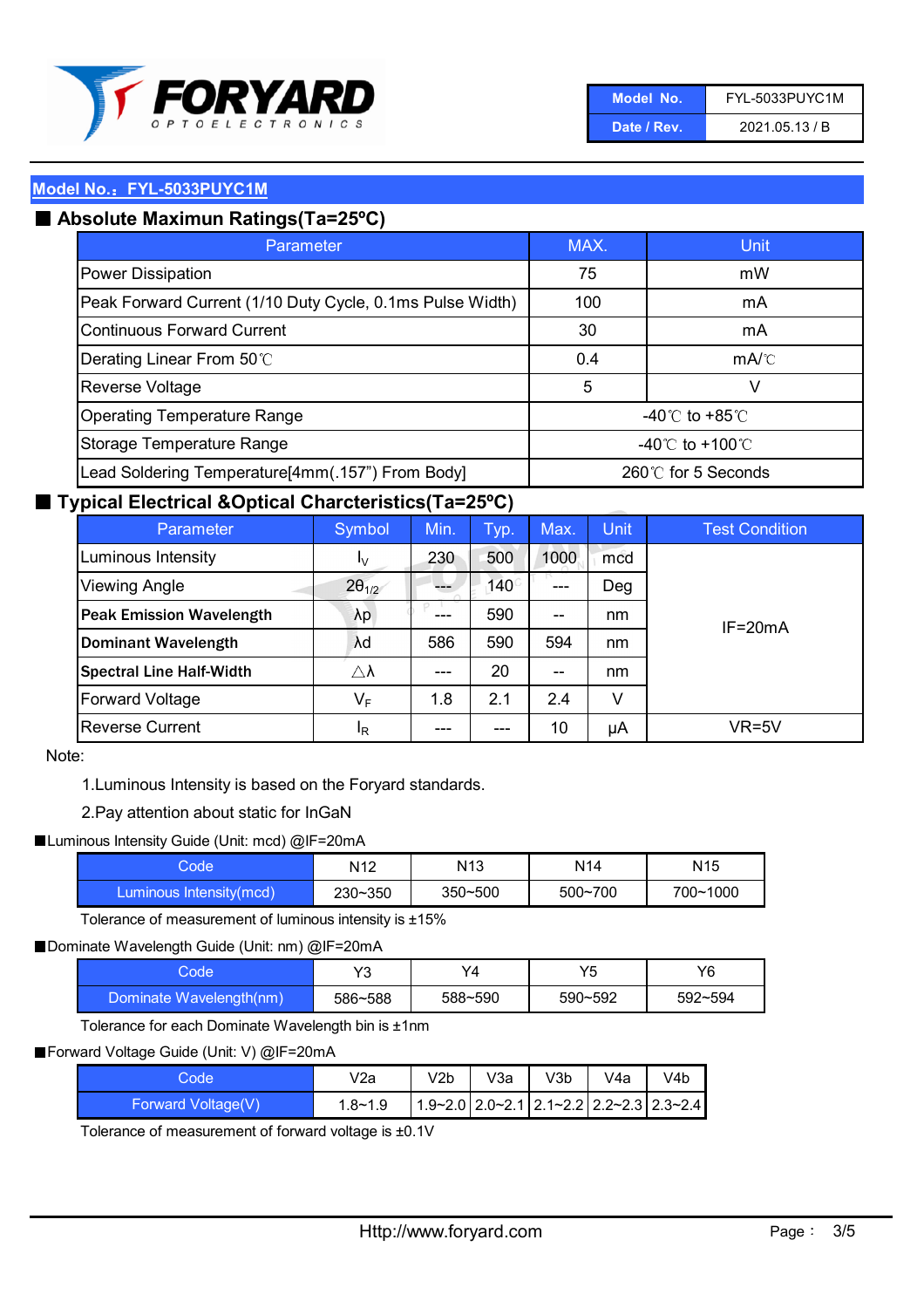

## ■ Typical Eletrical/Optical Characteristics Curves(Ta=25°C Unless Otherwise Noted)



■ Radiation pattern